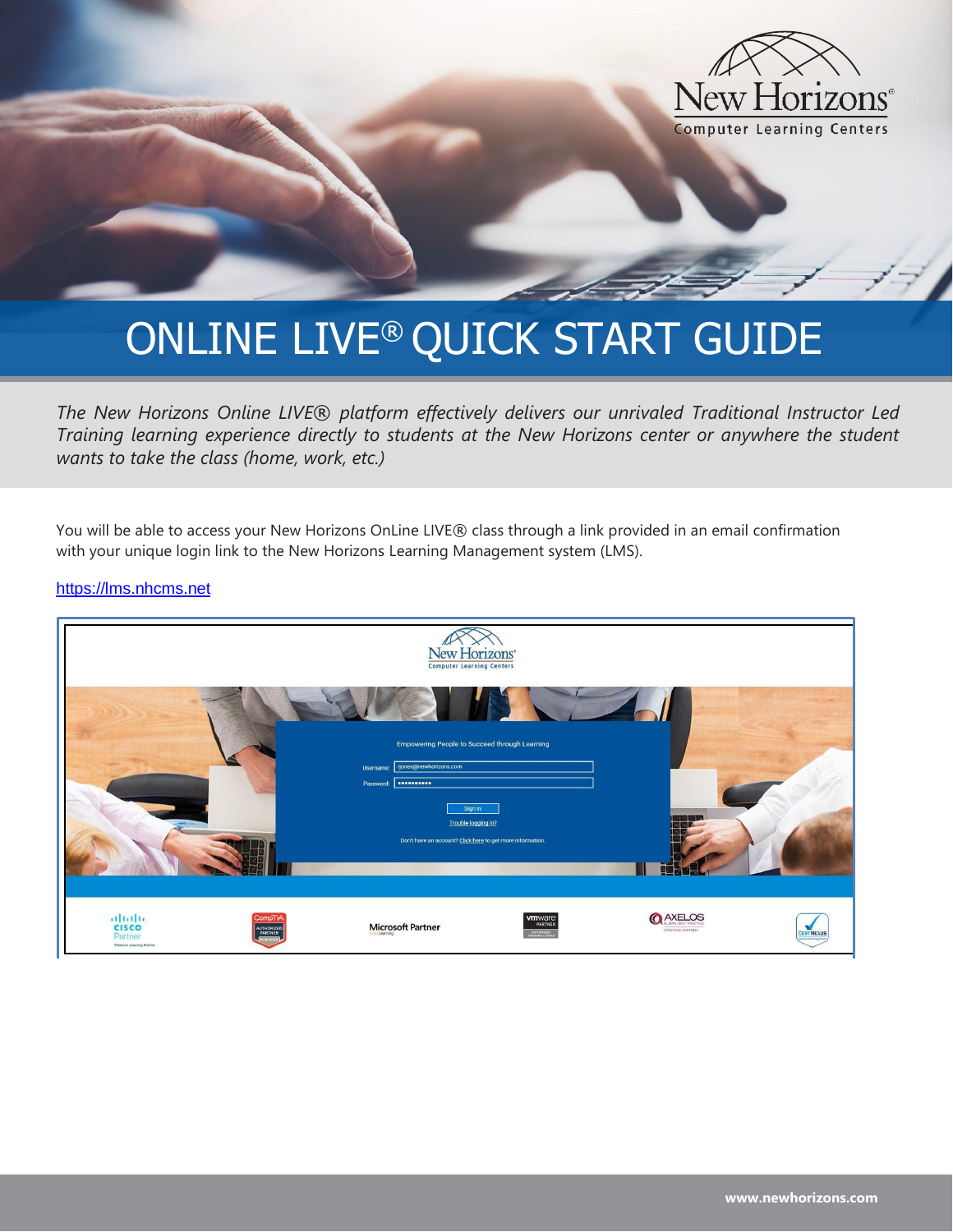Once you log in select your class and it will launch the New Horizons Online LIVE® platform powered by Zoom.

| My Training   My Transcript  <br>Event Schedule   |         |                                                                      |
|---------------------------------------------------|---------|----------------------------------------------------------------------|
|                                                   |         | This website uses cookies to ensure you get the best experience      |
| New Horizons*<br><b>Computer Learning Centers</b> |         | <b>Current Training</b><br>Stan Lee Learner                          |
|                                                   |         |                                                                      |
| Transcript PRedeem Training Key Training Calendar |         |                                                                      |
| All times shown in Pacific Standard Time.         |         |                                                                      |
| $\star$ Classes (1)                               |         |                                                                      |
| <b>Class</b>                                      | Room    | When                                                                 |
| PowerPoint 2016 - Part 2 (Dedicated)              | Virtual | Thursday, October 17, 2019 8:30 AM - 4:30 PM (Pacific Standard Time) |

Through the setup process you may be prompted for several configurationoptions.

| * Basic Information                                                                                                        |                                                       |                                                                                                                                                                                                                                |
|----------------------------------------------------------------------------------------------------------------------------|-------------------------------------------------------|--------------------------------------------------------------------------------------------------------------------------------------------------------------------------------------------------------------------------------|
|                                                                                                                            |                                                       | Student: Stan Lee Learner > Details                                                                                                                                                                                            |
|                                                                                                                            |                                                       | Event: PowerPoint 2016 - Part 2 (Dedicated) > Details                                                                                                                                                                          |
|                                                                                                                            | Enrollment Status: Enrolled                           |                                                                                                                                                                                                                                |
|                                                                                                                            | Completion Status: Unknown                            |                                                                                                                                                                                                                                |
|                                                                                                                            | Classroom: Virtual                                    |                                                                                                                                                                                                                                |
|                                                                                                                            | Is Retake: No<br>⋐                                    |                                                                                                                                                                                                                                |
| <b>Instructor Led</b>                                                                                                      | Enable Labs: Yes                                      |                                                                                                                                                                                                                                |
| <b>Microsoft</b>                                                                                                           |                                                       |                                                                                                                                                                                                                                |
|                                                                                                                            |                                                       |                                                                                                                                                                                                                                |
| <b>Get Ready</b><br>You must complete the following activities before you begin.                                           | Alert                                                 |                                                                                                                                                                                                                                |
| X 1. Sign Recording Agreement                                                                                              | <b>View Agreement</b>                                 |                                                                                                                                                                                                                                |
| This class will be recorded. In order to attend click the View Agreement button to review and accept the recording policy. |                                                       |                                                                                                                                                                                                                                |
| X 2. Test Virtual Classroom                                                                                                | <b>Test Virtual Classroom</b>                         | have successfully tested the virtual classroom                                                                                                                                                                                 |
|                                                                                                                            |                                                       | Please test the virtual classroom at least 30 minutes before attending an online class. NOTE: This is not your classroom. You must return to this page and check the box to the right in order to see the launch button for yo |
| $\times$ 3. Test and tour the virtual lab environment (Hyper-V)                                                            | Introduction to Lab UI<br>Trouble with your test lab? | have successfully launched a test lab                                                                                                                                                                                          |

**Please perform system checks on the device you will be using for the class.**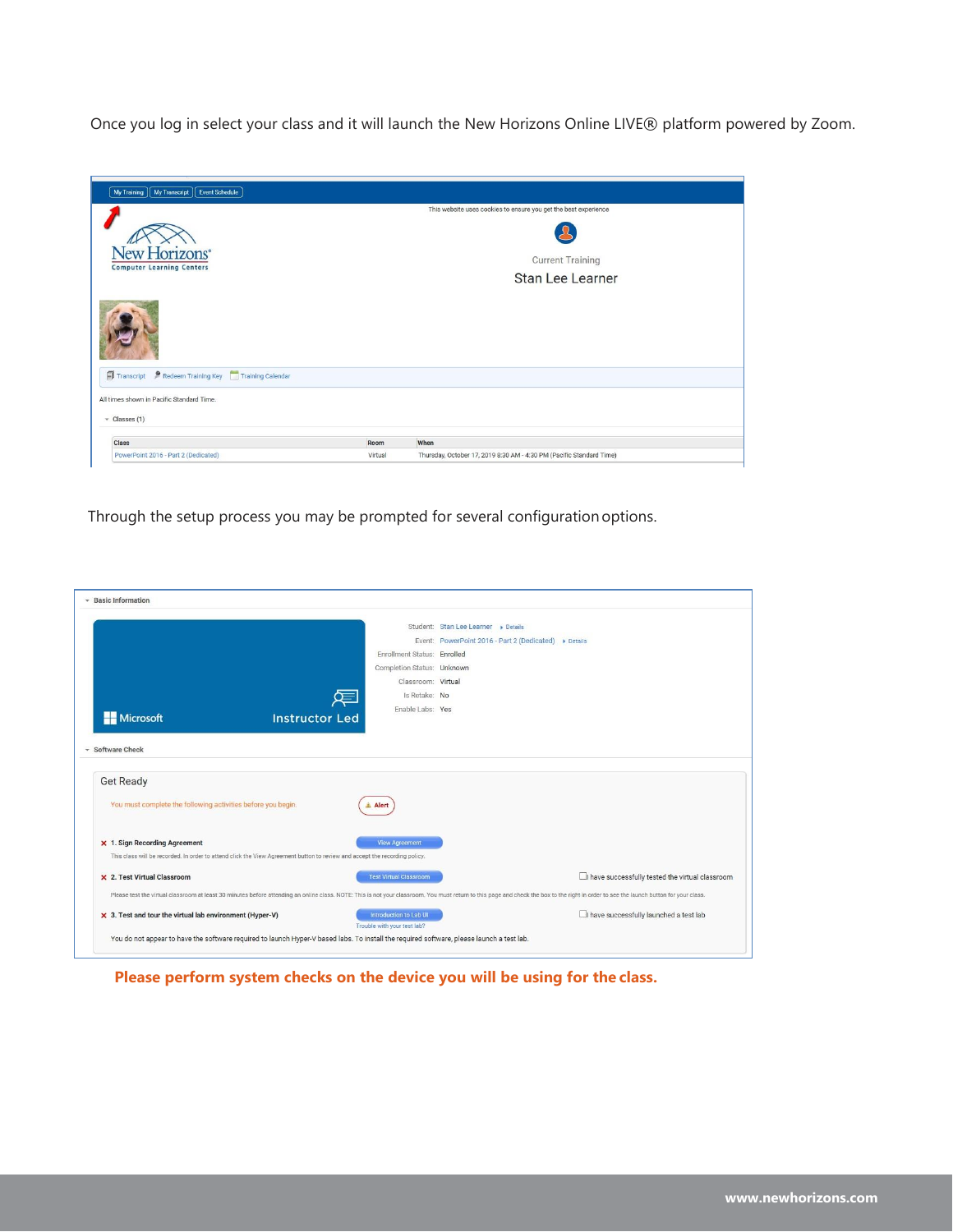### **The New Horizons Online LIVE**® **platform Audio Options**

Upon entering the classroom you will be guided you through audio setup and options. Choose the appropriate microphone and speaker and test them both.

| Choose ONE of the audio conference options                            |                       |  |
|-----------------------------------------------------------------------|-----------------------|--|
| <b>Phone Call</b>                                                     | <b>Computer Audio</b> |  |
| <b>Join with Computer Audio</b><br><b>Test Speaker and Microphone</b> |                       |  |
| Automatically join audio by computer when joining a meeting           |                       |  |

|               | Testing speaker                                    |               | Testing microphone                                 |  |
|---------------|----------------------------------------------------|---------------|----------------------------------------------------|--|
|               | Do you hear a ringtone?                            |               | Speak and pause, do you hear a replay?             |  |
|               | Yes<br>No.                                         |               | Yes<br>No                                          |  |
|               |                                                    | Microphone 1: | Headset Microphone (Microsoft Life<br>$\checkmark$ |  |
| Speaker 1:    | Headset Earphone (Microsoft LifeCh<br>$\checkmark$ |               | Headset Microphone (Microsoft LifeChat             |  |
|               | Headset Earphone (Microsoft LifeChat L             | Input Level:  | Line In (High Definition Audio Device)             |  |
| Output Level: | Digital Audio (S/PDIF) (High Definition Au         |               | Microphone (HD Pro Webcam C920)                    |  |
|               | Same as System                                     |               | Same as System                                     |  |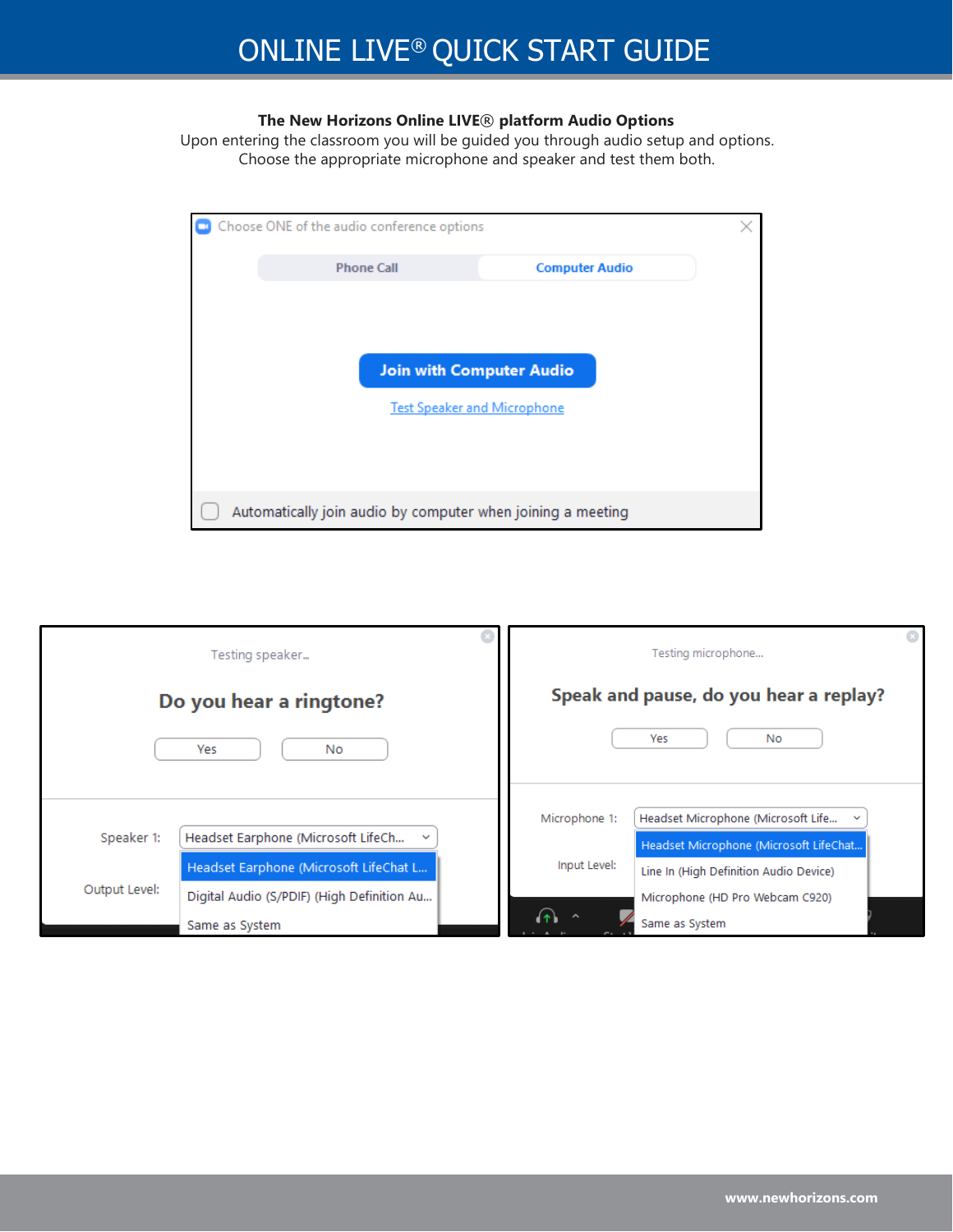### **The New Horizons Online LIVE® Interface Options**

The New Horizons OnLine Live® classroom has several options for working with your instructor and fellow students. Actively participating will positively affect the instructor and your fellow students and make for a better experience.

### **1. Microphone (Mute/Unmute):**

In order to check the audio, select the button next to the microphone dropdown menu. The sound from your microphone will be recorded. The system will playback the recording. If you can hear your voice, select "Yes" to proceed to the next checks. If the answer is "No", begin the audio test again or change your device.

### **2. Camera (Stop/Start):**

In order to check that your camera is functional, you will be asked to see if you can see yourself in a specific panel. You will be able to edit the settings of your camera by selecting the button next to the camera dropdown menu.

### **3. Participants (Hide/Unhide):**

**3.1** See who is logged in to a meeting. Hosts and presenters can monitor attendee names, roles and statuses. The active speakers are also displayed in real time.

**3.2** Voting buttons. Use these to interact with others in the class.

### **4. Chat (Hide/Unhide)**

**4.1** The chat window will open on the right side of your screen if you are not in full screen mode. If you are in full screen mode, a window will open so that you can move around your screen.

### **5. Screen Share Button**

**6. Leave the meeting Button**

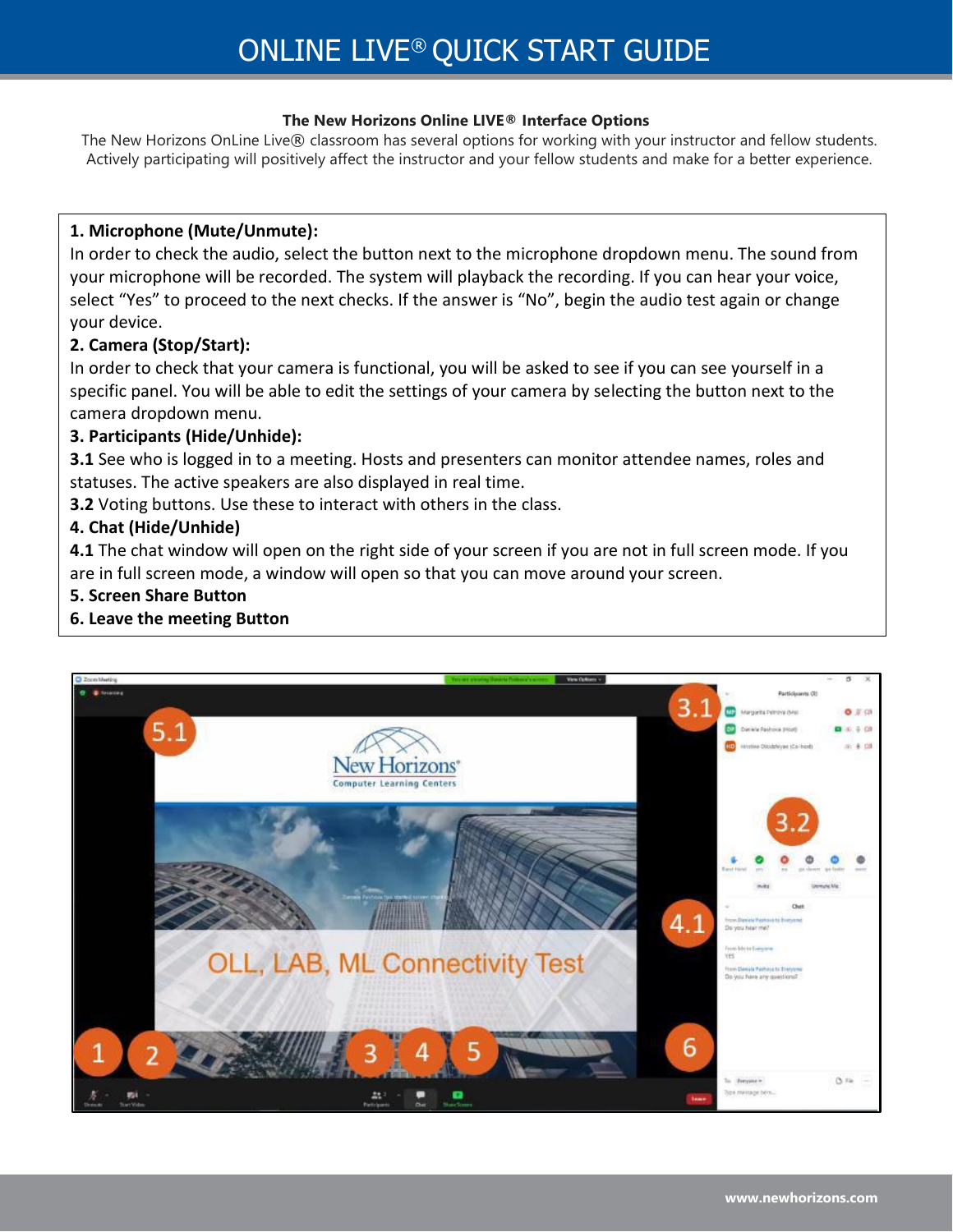# ONLINE LIVE® QUICK START GUIDE

#### **Accessing your Digital courseware**

The courseware for this class is a digital and comes with many useful features. You can turn pages, write notes, highlight information, create a tab on a page, or keyword search.

#### It is available through our Learning Management System on your class enrollment page

1. Select "Access Courseware" button under the "Get Ready" section.



If your courseware was provided by Logical Operarations, now that your e-book is open, there is a table of contents on the left side of the screen.

- To turn the pages: click on the corner of thepage.
- To zoom in: use the tool at the top left side of the screen.
- In the top right corner are the following additional tools:
	- o a search tool,
	- o a bookmark tool,
	- o a highlighter,
	- o and a notes tool.

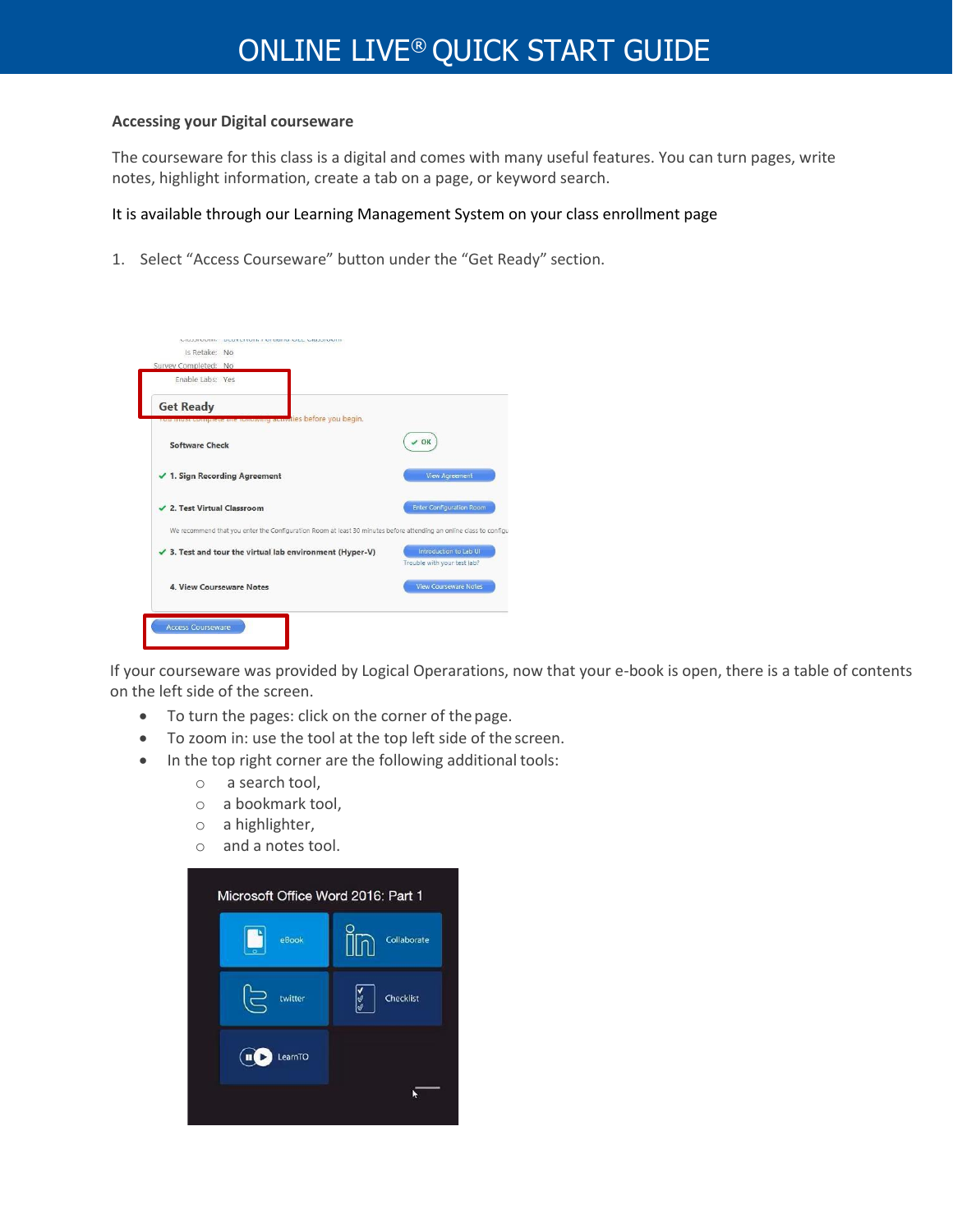# **Access Arvato/Skillpipe Courseware Through the LMS**

If your courseware was provided by Arvato/Skillpipe for this class, simply select the link to their courseware from the link in the LMS:

(Note if your class also has an Azure Pass it will also appear next to your Access Courseware button for you to use in your OLL class)

| · Basic Information          |                                                                                                                            |                                                                                                                                                                                          |                                               |
|------------------------------|----------------------------------------------------------------------------------------------------------------------------|------------------------------------------------------------------------------------------------------------------------------------------------------------------------------------------|-----------------------------------------------|
|                              | Student: Leslie Lead . Details                                                                                             |                                                                                                                                                                                          |                                               |
|                              | Event: 10979 Microsoft Azure Fundamentals # Derails                                                                        |                                                                                                                                                                                          |                                               |
| Enrolment Status: Enrolled   |                                                                                                                            |                                                                                                                                                                                          |                                               |
| Completion Status: Attending |                                                                                                                            |                                                                                                                                                                                          |                                               |
| Classroom: Virtual           |                                                                                                                            |                                                                                                                                                                                          |                                               |
| Is Retake: No                |                                                                                                                            |                                                                                                                                                                                          |                                               |
| Enable Labo: Yes             |                                                                                                                            |                                                                                                                                                                                          |                                               |
| <b>Get Ready</b>             |                                                                                                                            |                                                                                                                                                                                          |                                               |
|                              | You must complete the following activities before you begin.                                                               |                                                                                                                                                                                          |                                               |
|                              |                                                                                                                            |                                                                                                                                                                                          |                                               |
| Software Check               |                                                                                                                            | Alert                                                                                                                                                                                    |                                               |
|                              |                                                                                                                            |                                                                                                                                                                                          |                                               |
|                              | X 1. Sign Recording Agreement                                                                                              | View Agreement                                                                                                                                                                           |                                               |
|                              | This class will be recorded, in order to attend click the View Agreement button to review and accept the recording policy. |                                                                                                                                                                                          |                                               |
|                              |                                                                                                                            |                                                                                                                                                                                          |                                               |
|                              | x 2. Microsoft - Virtual Labs - End Users License Agreement                                                                | View Agreement                                                                                                                                                                           |                                               |
|                              | You must agree to this Scene agreement to access the content for this course.                                              |                                                                                                                                                                                          |                                               |
|                              |                                                                                                                            |                                                                                                                                                                                          |                                               |
| × 3. Test Virtual Classroom  |                                                                                                                            | <b>Votal</b>                                                                                                                                                                             | 1 have successfully entered the configuration |
|                              |                                                                                                                            | You do not appear to have the required software to attend.                                                                                                                               | room                                          |
|                              |                                                                                                                            | online classes.<br>We recommend that you enter the Configuration Room at least 30 minutes before attending an online class to configure your audio settings. This is NDT your classroom. |                                               |
|                              |                                                                                                                            |                                                                                                                                                                                          |                                               |
|                              | $\checkmark$ 4. Test and tour the virtual lab environment (Hyper-V)                                                        | Introduction to Lab UI                                                                                                                                                                   | IT I have successfully launched a test lab-   |

## **New Skillpipe Accounts**

If you are a first time Arvato/Skillpipe courseware user the below message will appear.



Once through to the Skillpipe site, you will be prompted to enter/create a password for your Skillpipe account. The email address used for your LMS login in (account) should also be used for your Skillpipe account.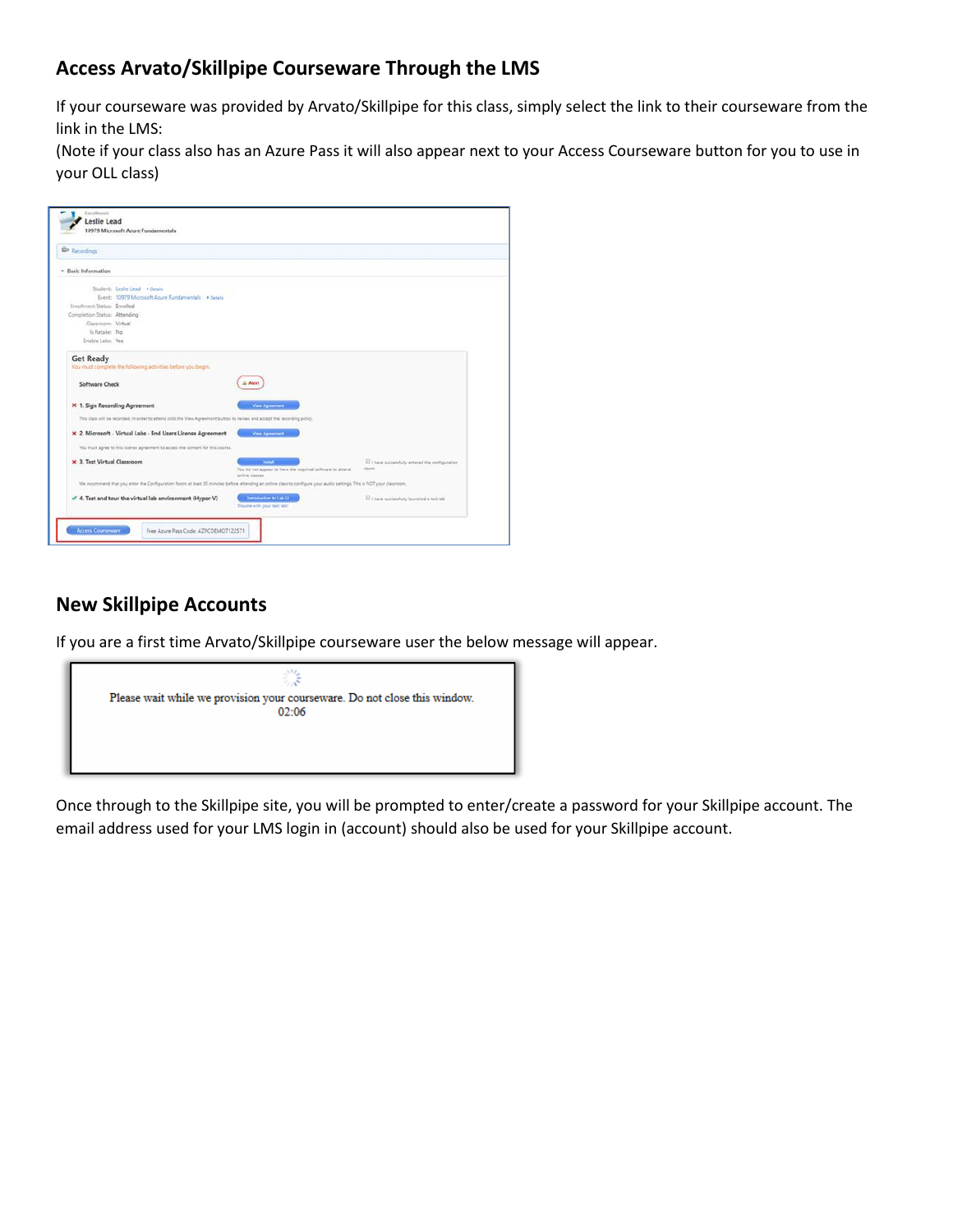| <b>Authorization Request</b>                                                                                                                   |
|------------------------------------------------------------------------------------------------------------------------------------------------|
|                                                                                                                                                |
|                                                                                                                                                |
|                                                                                                                                                |
|                                                                                                                                                |
| <b>Authorization Request</b>                                                                                                                   |
| New Horizons is requesting access to your Skillpipe account for Legolas.Labtech@ABCMed.demo.<br>Approving this request will allow the site to: |
| • Access your courseware library                                                                                                               |
| . Work and edit your courses<br>• Access and edit your profile data                                                                            |
|                                                                                                                                                |
| Authorize Access to Your Accounts                                                                                                              |
| Please choose a Skillpipe password to complete your Skillpipe profile                                                                          |
| Password                                                                                                                                       |
| Password                                                                                                                                       |
| I have read and agree to the Terms and Conditions and the Privacy Policy.                                                                      |
| <b>Authorize Access</b><br><b>Deny Access</b>                                                                                                  |

You will now see your digital courseware on your Skillpipe "Bookshelf".

| Menu                                                                                                                                                                               | <b>Bookshelf</b> | All Courses $\vee$        |
|------------------------------------------------------------------------------------------------------------------------------------------------------------------------------------|------------------|---------------------------|
| <b>Unassigned Courses</b>                                                                                                                                                          |                  |                           |
| <b>Mirrowoff</b><br>PROFESSIONAL<br>Configuring, Managing and<br>Troubleshooting Microsoft<br>Exchange Server 2010<br>Service Pack 2<br>$\rightarrow$<br>Microsoft Official Course |                  |                           |
| Switch to list view<br>ш                                                                                                                                                           |                  | Sort bookshelf $\uparrow$ |

### **Pre-existing Skillpipe Accounts or recently accessed Skillpipe Accounts through the SSO feature**

Students who have an existing Skillpipe account or have accessed their Skillpipe account through the SSO integration feature will be able to access their existing accounts (if created with the same email address) when redeeming newly ordered courseware through the Full Courseware Integrated feature. Before accessing the existing Skillpipe account, the student will see the following message: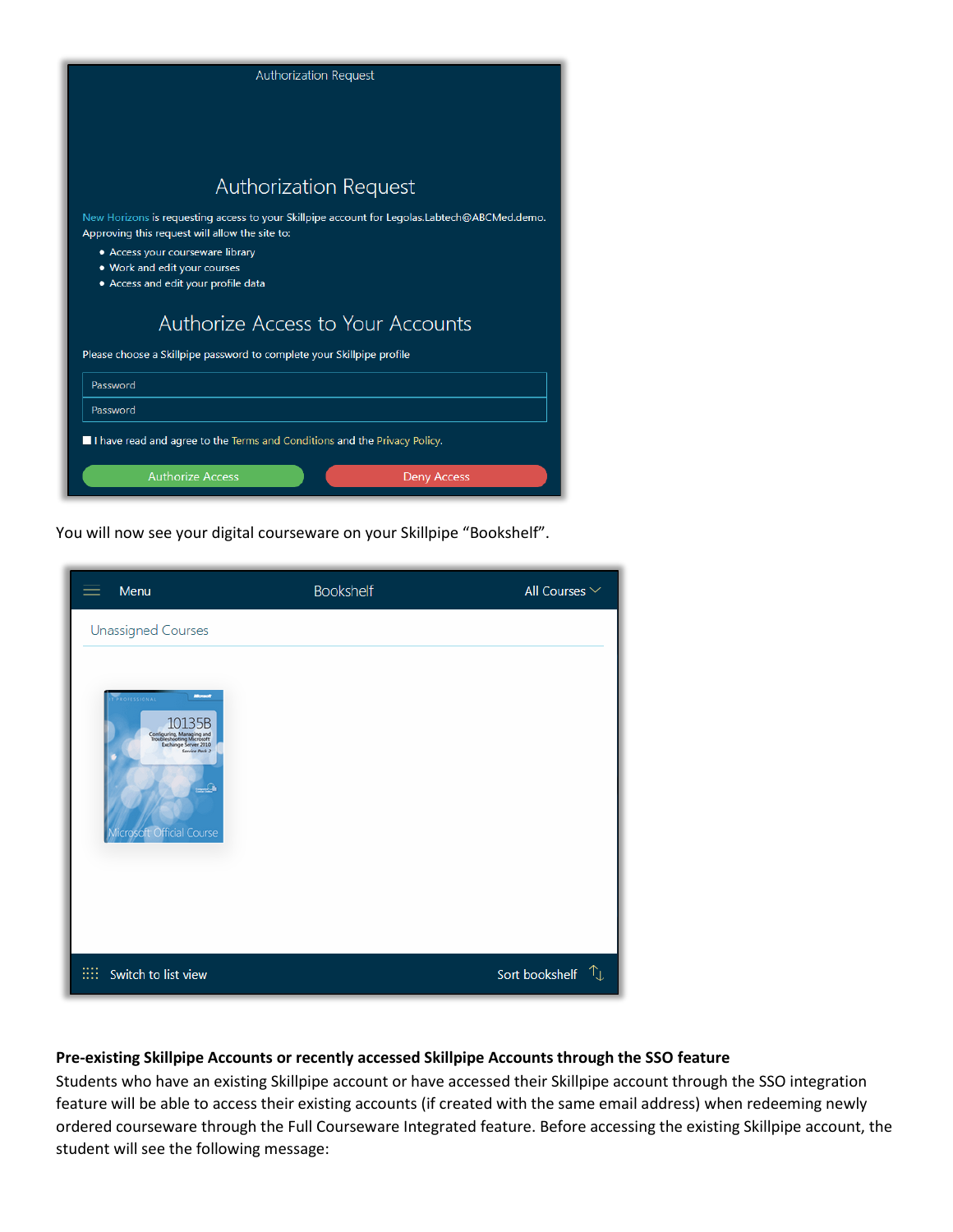"New Horizons is requesting access to your Skillpipe account for *[student@e-mail.com](mailto:student@e-mail.com)*. Approving this request will allow the site to:

- Access your courseware library
- Work and edit your courses
- Access and edit your profile data"

| <b>Authorization Request</b>                                                                                                               |  |  |
|--------------------------------------------------------------------------------------------------------------------------------------------|--|--|
| <b>Authorization Request</b>                                                                                                               |  |  |
| New Horizons is requesting access to your Skillpipe account for Paw.Dog@NewHorizons.com.<br>Approving this request will allow the site to: |  |  |
| • Access your courseware library<br>• Work and edit your courses<br>• Access and edit your profile data                                    |  |  |
| Authorize Access to Your Accounts                                                                                                          |  |  |
| Please enter your Skillpipe password to authorize this request and create a link between the<br>profile                                    |  |  |
| Password                                                                                                                                   |  |  |
| <b>Authorize Access</b><br><b>Deny Access</b>                                                                                              |  |  |

Once done, the student will now see their courseware on their Skillpipe "Bookshelf".